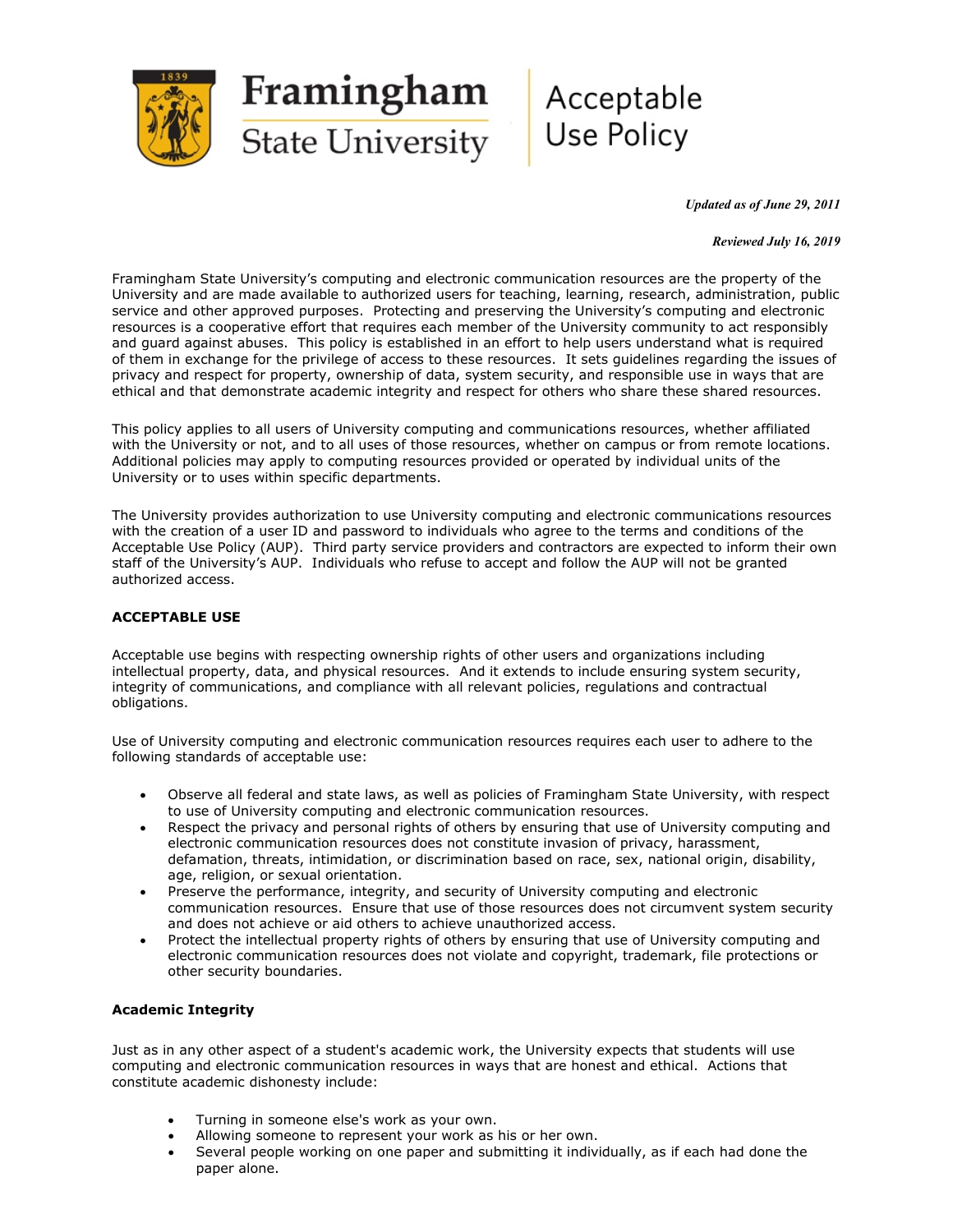Using another's work without proper acknowledgment.

## **Respectful Exchange of Ideas and Information**

Computer systems and networks allow for a free exchange of ideas and information. This exchange serves to enhance learning, teaching, critical thinking and research. While the constitutional right of free speech applies to communication in all forms, civil and respectful discourse is strongly encouraged. University policy and local, state and federal law do prohibit some forms of communication, including:

- Harassment, invasion of privacy, threats, defamation, intimidation, obscenity, and anonymous or repeated messages designed to annoy, abuse or torment.
- Discrimination based on race, sex, national origin, disability, age, religion, sexual orientation or other protected status.
- Advocacy directed to incite, facilitate or produce lawless action.

## **Responsible Use**

Computing and electronic communication resources are made available to all Students, Faculty and Staff. Because there are so many individuals who utilize this shared resource, respect for the rights and needs of others is central to this policy. To ensure access and service for all, users must refrain from any of the following specifically unacceptable uses of computing and electronic communication resources:

- Any action that jeopardizes the availability or integrity of any University computing, communication or information or intentional use of these resources to disrupt University operations and/or academic programs.
- Chain letters and mailings to large numbers of people that contain unwanted solicitations or information. These mailings are often referred to as "spam".
- Use in a manner that interferes with the work of other Students, Faculty or Staff.
- Use for profit activities (advertising, sales, consulting for pay, and so on) or use by for-profit institutions unless otherwise authorized.
- Use for private or personal business in violation of University policies.
- Anonymous mailings or mailings which impersonate another individual.
- Allowing anyone else to use your login credentials.

## **Prohibited Use**

University computing and electronic communication resources must not be used in a manner that could compromise security, infringe upon property rights or violate privacy. The following restrictions are imposed to protect everyone. Users are prohibited from:

- Using computer or network services in a way that violates copyrights, patent protections or license agreements.
- Attempting to bypass University information security.
- Gaining unauthorized access to information that is private or protected, or attempting to do so.
- Running programs that attempt to identify passwords or codes and installing network monitoring tools by anyone other than authorized personnel.
- Interrupting programs that protect data or secure systems, or attempting to do so.
- Monitoring or tampering with another person's e-mail.
- Tapping telephone or computing network communications in violation of federal or state law.
- Reading, copying, changing or deleting another person's work.
- Attempting to make unauthorized changes to information stored on University owned systems.
- Attempting to make unauthorized copies of information stored on University systems.
- Using another person's login credentials, or allowing others to use yours.
- Attempting to gain network privileges to which you are not entitled.
- Impersonating another, real or not, individual, machine or organization.

# **PERSONAL RESPONSIBILITY**

Each individual who is provided access to computing and electronic communication resources made available by the University, must understand that he or she is accountable for the policies set forth in this documentation. In addition, each user assumes responsibility for:

- Protection of his or her password.
- Reporting any breech of system security.
- Reporting unauthorized use of his or her account.